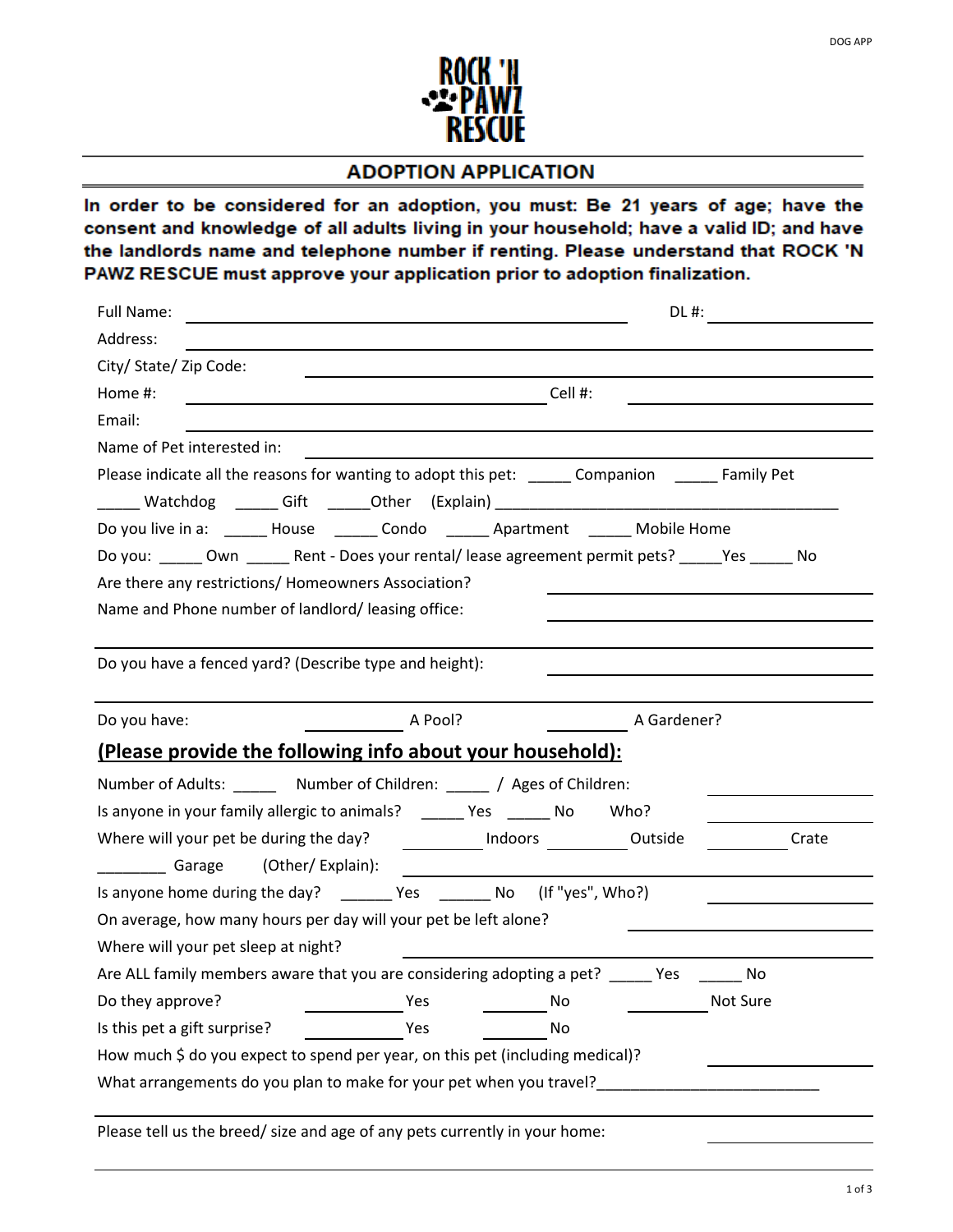| Are they spayed/ neutered/ vaccinated?                                                                |                                               |                                                    |    | Not Sure |  |
|-------------------------------------------------------------------------------------------------------|-----------------------------------------------|----------------------------------------------------|----|----------|--|
| If you answered "no" to the above question, Why not?                                                  | Yes                                           | No                                                 |    |          |  |
|                                                                                                       |                                               |                                                    |    |          |  |
| Have you owned any pets in the past?                                                                  |                                               | Yes                                                | No |          |  |
| If you answered "yes", what happened to them? (Died of old age; hit by car; gave away; etc.)          |                                               |                                                    |    |          |  |
| If your current living condition were to change (ie: move; change jobs; divorce; etc.)                |                                               |                                                    |    |          |  |
| What would you do with this pet?                                                                      |                                               |                                                    |    |          |  |
| Under what circumstances would you feel it necessary to give this pet up?                             |                                               |                                                    |    |          |  |
| (Please check all that apply)                                                                         |                                               |                                                    |    |          |  |
| Pet barks or whines                                                                                   |                                               | Pet has a potty "accident" in the home             |    |          |  |
| Lost job/income                                                                                       |                                               | you move to a different state                      |    |          |  |
| Pet becomes very ill/ old                                                                             |                                               | Pet damages property (ie: carpet, furniture, etc.) |    |          |  |
| New baby                                                                                              |                                               | Divorce/Marriage/New Partner doesn't like pet      |    |          |  |
| Pet becomes aggressive                                                                                | I would never give this pet up for any reason |                                                    |    |          |  |
| Other-(Please explain)                                                                                |                                               |                                                    |    |          |  |
| Name and Phone number of current veterinarian:                                                        |                                               |                                                    |    |          |  |
|                                                                                                       |                                               |                                                    |    |          |  |
| Are you willing to commit to a training class/ program with this pet if required? ____ Yes            |                                               |                                                    |    | No       |  |
| Do you understand that rarely will anyone know whether a pet is housebroken or not in a new           |                                               |                                                    |    |          |  |
| environment?<br>Yes                                                                                   |                                               | Νo                                                 |    |          |  |
| Are you willing to potty train this pet if necessary?                                                 |                                               | Yes                                                |    | No       |  |
|                                                                                                       |                                               | (If "Yes", How?)                                   |    |          |  |
| How do you plan to discipline this pet?                                                               |                                               |                                                    |    |          |  |
| How long are you willing to give this pet to settle in and bond with you & other pets in his/ her new |                                               |                                                    |    |          |  |
| home:                                                                                                 |                                               |                                                    |    |          |  |
| (PLEASE READ AND INITIAL EACH STATEMENT BELOW):                                                       |                                               |                                                    |    |          |  |
| I understand that I am committing to care for this animal and have it as part of my                   |                                               |                                                    |    |          |  |
| family for its natural life, which can be up to 17 years for some pets.                               |                                               |                                                    |    |          |  |
| I am financially able to provide for the animal's needs. This includes food, supplies,                |                                               |                                                    |    |          |  |
| shelter, veterinary care, heartworm, flea, tick and parasite prevention. Which can                    |                                               |                                                    |    |          |  |
| be approximately \$800 per year.                                                                      |                                               |                                                    |    |          |  |
| I have adequate time to spend with my new pet, including time for training,                           |                                               |                                                    |    |          |  |
| exercise and grooming.<br>I understand that if I move, my pet will make the move with me.             |                                               |                                                    |    |          |  |
|                                                                                                       |                                               |                                                    |    |          |  |

- I understand I must comply with all state and local ordinances concerning pet licensing and vaccinations.
- I understand there may be additional requirements set forth that will be disclosed based on which per is chosen and the nature of the pet's personality, needs, dislikes, etc.
	- I understand that this pet must be returned to ROCK 'N PAWZ RESCUE if for any